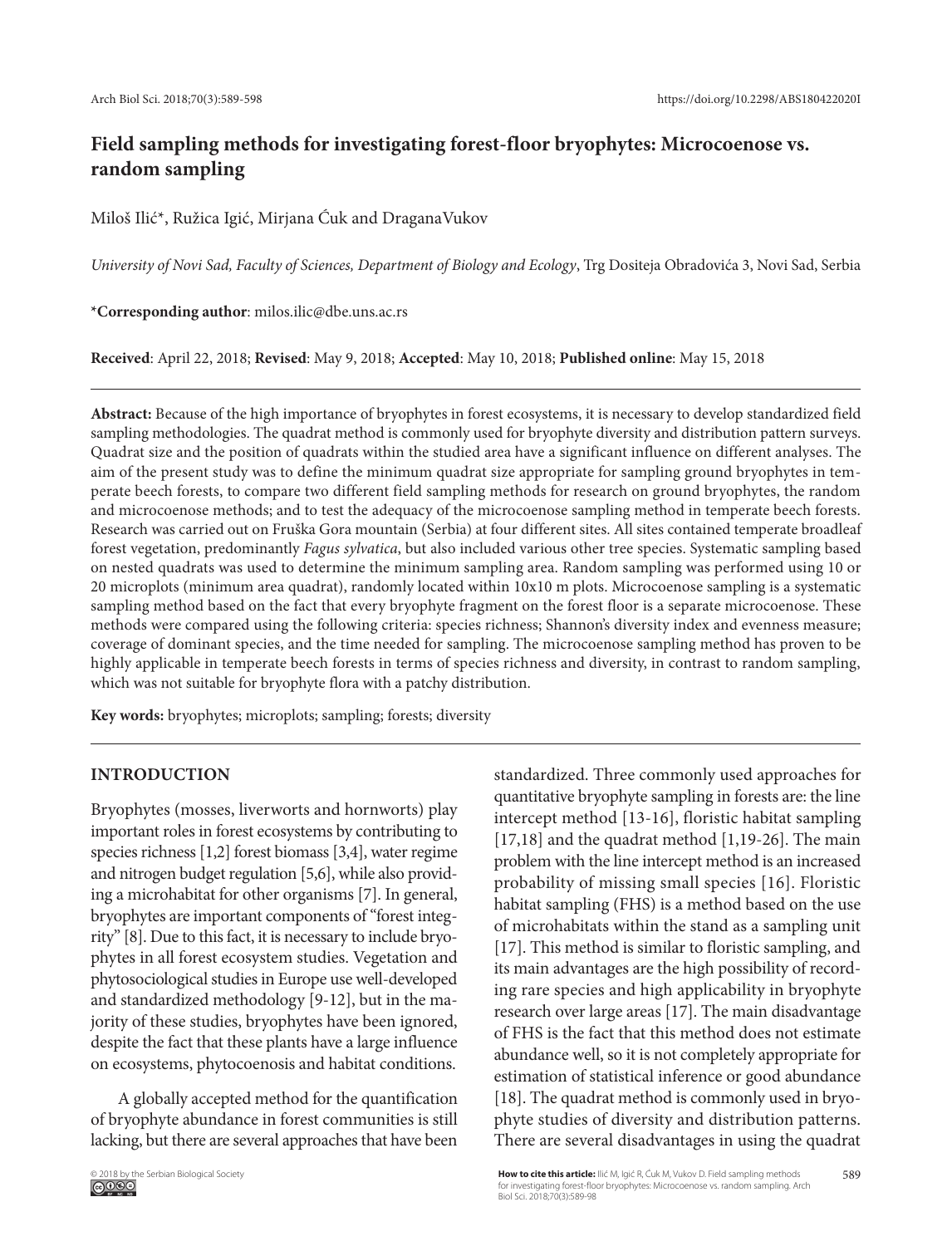method for quantifying bryophytes. The first problem concerns the appropriate quadrat size. Using too small a quadrat can lead to the exclusion of some very important species. The minimum area concept for determination of the minimal appropriate quadrat size (based on species area curves) depends on the scale. According to some authors [27,28], it is hard to fix the minimum area that could properly catch a sufficient proportion of total diversity in any type of habitat. In general, species area curves rarely reach complete saturation [29], and species numbers increase with quadrat enlargement; however, at some point this enlargement slows down. Moravec [30] suggested using the criterion of similarity and confirmation of minimum area by stopping the increase of average similarity through enlarging quadrat size. Although determination of quadrat size by species area-curves is not an "ideal" solution, it is the most efficient and most commonly used. The second problem is how to find an appropriate method for quadrat positioning. Is it better to use a completely random approach, or some form of systematic quadrat positioning? The problem with random positioning is that it mainly excludes the existence of different microhabitats within the plot (phytocoenosis) where the study is performed; this problem can be bypassed by systematic sampling [31]. The third problem with the quadrat method is that different authors use different quadrat sizes (microplots), making results from different studies less comparable [28].

Bryophytes show variations in distribution patterns in different types of ecosystems, and therefore, sampling methods for quantification are highly dependent on the type of ecosystem, environmental factors and the aim of the research [7]. Jiang et al. [32] developed a microcoenose sampling method for ground bryophyte flora in different types of forest vegetation in China, which provides sufficient information in terms of species richness and distribution of bryophytes. However, it is not known if this sampling method is applicable or advantageous in temperate forests in comparison to random sampling methods.

The aim of the present study was to address the following issues: (i) what is the minimum quadrat size for the quantification of ground bryophyte flora in temperate forests dominated by *Fagus sylvatica*, and (ii) which model performs better − completely random sampling or the microcoenose sampling method.

## **MATERIALS AND METHODS**

# **Study site**

This research was performed during March-April 2016 on Mt. Fruška Gora, located in the north of Serbia in the southern part of the Pannonian plain (Fig. S1), between 45°0' - 45°15' N and 16°37' - 18°01' E. This mountain is surrounded by the Danube alluvial plain in the north and east, and by two loess plateaus in the south and west. The highest peak is Crveni Čot (539 m a.s.l.). Geologically it is a very diverse area. The largest part is composed of siliceous rocks, and the vegetation probably dates from the Tertiary, because glaciation did not have a significant impact on this mountain [33]. There is a dense hydrological network composed of groundwater, karst springs, mineral and thermal springs, streams (constant and periodical) and some standing water [34]. There are three types of soil on Fruška Gora: chernozem, brown forest soil and brown calcareous soil [35]. This area lies in a mild-continental central European climatic region [36]. The highest precipitation levels are in May-June, September and October [33]. The lowest average temperature is in January and the highest in July [37]. Due to its natural value, Fruška Gora was declared a National Park in 1960. The majority of the protected area is under forest vegetation.

For this study, four localities on Mt. Fruška Gora were chosen, all under typical forest vegetation: these were Iriški Venac-Stražilovo (IS), a beech (*Fagus sylvatica*) forest dominated by bryophytes in the ground layer; Papratski Do (PD), a mixed forest with *F. sylvatica* as the dominant species and significant participation of *Carpinus betulus, Quercus petraea* and *Tilia platyphyllos*; Vrdnik (V), a mountain beech forest with dominant species *F. sylvatica* and *Q. petraea*, and Dumbovo waterfall (D), a monodominant beech forest with absolute domination by *F. sylvatica.*

# **Sampling scheme**

In the present study, bryophytes were considered *sensu lato* (i.e. including representatives of mosses and liverworts, while hornworts were not found in this area). In addition to species found on the soil, bryophytes that grow on small rocks and roots at elevations less than 5 cm above the soil surface were also considered to be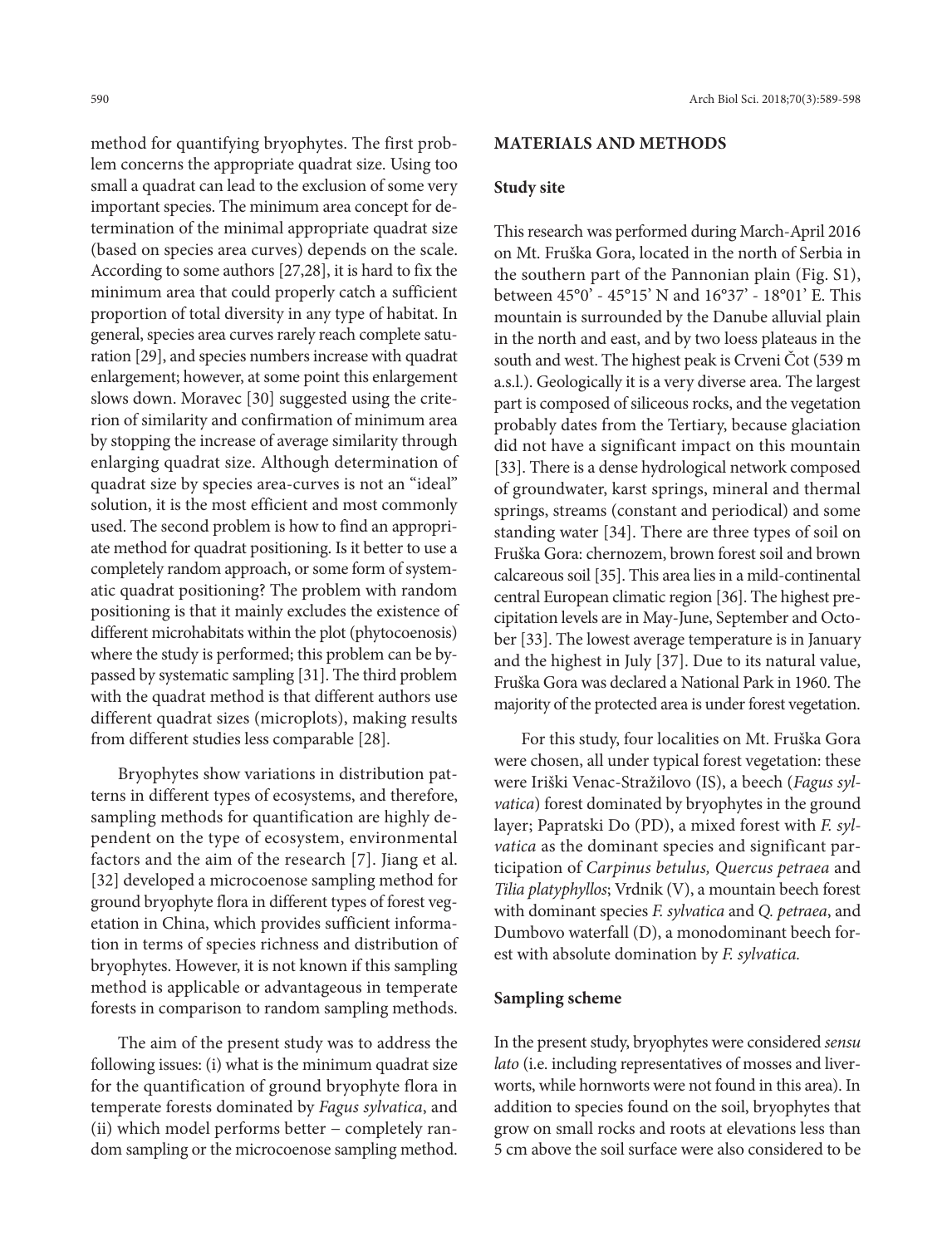forest floor bryophytes. The main reason for this is that many species in this area are polyedaphic, and many bryophyte patches are spread across different substrates.

At each locality, a sampling area was chosen in the central part of the selected forest sites. Five plots (10x10 m) were then randomly chosen within the boundaries of these sampling areas. On these plots, all bryophyte taxa were listed to obtain the actual species numbers and calculated as the average species number in five 10x10 m plots. To obtain actual coverage values (%), total coverage of all bryophytes, as well as coverage by dominant bryophyte species (species with the highest abundance on the plots) was measured on 10x10 m plots within each site. Actual species numbers and coverage values were used for comparison of the species number and coverage recorded using different sampling methods and calculated as the proportion on 10x10 m plots.

Bryophytes were identified in the field or in the laboratory, and deposited in a herbarium.

At each study site, a minimum sampling area was determined using a systematic sampling method [32] with some modifications, as follows: five plots (10x10 m) were delineated with nested quadrats with dimensions of 10x10 cm, 20x20 cm, 50x50 cm, 1x1 m and 2x2 m (Fig. S2); the distances between the sampling quadrats was equal; species richness and abundance were measured in all 2x2 m quadrats (125 in total).

The minimum sampling area (microplot) was used for testing two different sampling methods. First, a random sampling method was performed using 10 randomly located microplots (Fig. S3A) within each 10x10 m plot (for a total of 50 microplots per study site). Then, the number of microplots was increased to 20 (Fig. S3B) for each plot (for a total number of 100 microplots per study site) in order to test the appropriate number of minimum area quadrats (microplots) for random sampling. Randomness was achieved by placing a wooden frame (50x50 cm, delineated with 1x1 cm quadrats) within the boundaries of the plot (10x10 m). Microplots without bryophytes were also included in the analysis.

Second, a microcoenose sampling method [32] was employed. In this case, every bryophyte fragment was considered to be a microcoenose. Plots (10x10 m) were delineated on 25 grids (2x2 m). The microplots were thrown in the center of the largest bryophyte fragment in each of 25 grids (Fig. S3C). Grids without bryophytes were included in the analysis.

#### **Data analysis**

To determine minimum quadrat size, the following indices were used: species richness (S), the number of species in each analyzed quadrat or plot (10x10 m), and the Sørensen similarity index [38]. A qualitative minimum area curve (species-area curve) was constructed [29] for all studied sites in order to determine the minimum appropriate quadrat size. The turnover point in each species-area curve was determined by the tangent method [39]. A similarity area curve was constructed for confirmation of the species-area curves. The turnover point in each similarity-area curve was based on the point where the similarity values were greater than 80% [40].

For data analysis, the average coverage and species richness of all microplots for each sampling area were used. Four criteria were used for testing the usability of these sampling methods for some quantitative diversity measurements: (i) species richness (S) gained in different types of sampling, (ii) Shannon's diversity index (H') and evenness measure (J') [41], (iii) coverage of dominant species, and (iv) the time needed for sampling, expressed in min. The sampling time was measured only at site D and included species identification, packing of species impossible to identify in the field and measuring of species coverage in all individual microplots. Statistical analyses were performed using the t-test in STATISTICA<sup>®</sup> ver. 13.2 software [42]. The diversity index was calculated and compared using PAST ver. 3.15 [43].

# **RESULTS**

# **Actual species number and actual coverage of bryophytes**

The total number of species listed by 10x10 m plot size at V, D, IS and PD were 23, 35, 28, 21, respectively. Differences in species richness at the four studied sites were probably related to different ecological conditions in each type of forest. The actual coverage of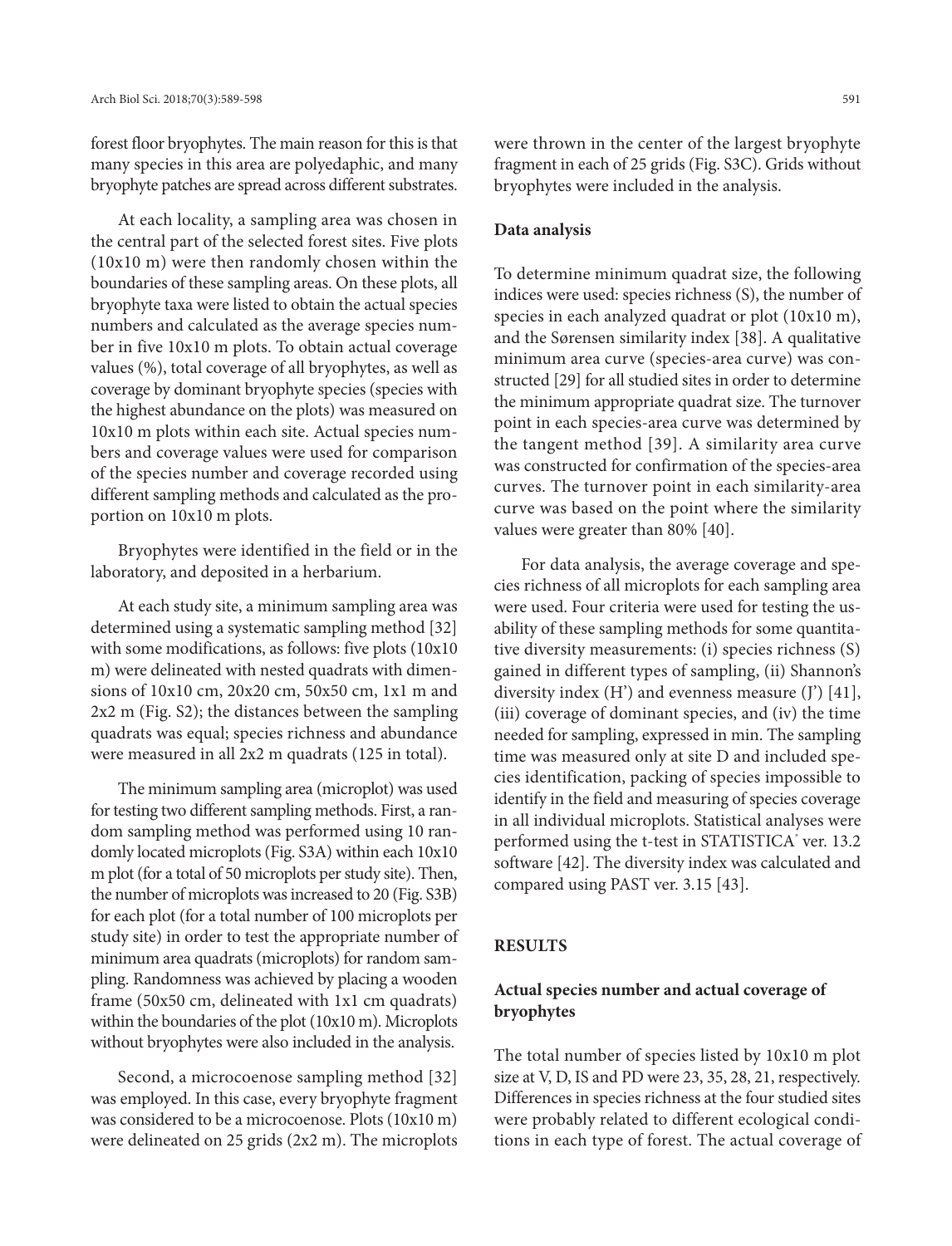bryophytes on the 10x10 m plots was similar for V, D and PD (23%, 35% and 21%, respectively), while it was much higher for the locality IS, where it reached 91%.

## **Minimum area determination**

Based on the qualitative minimum area curve (speciesarea curve), the turnover point was found to be a quadrat size 50x50 cm (0.25  $\mathrm{m}^2$ ) for all investigated sites (Fig.1).

Using a similarity area curve (Fig.2) for each site, the turnover point was found to be a quadrat size 0.25 m2 , which is based on the similarity between quadrats



**Fig. 1.** Species-area curve for each study site based on the method of nested quadrats (V –Vrdnik; D – Dumbovo; IS – Iriški Venac-Stražilovo; PD – Papratski Do).

in which it was higher than 80%. All subsequent quadrats were not significantly different from the 50x50 cm quadrats.

Considering the abovementioned characteristics, a quadrat size of 50x50 cm was selected as the minimum quadrat size (microplot) for testing the random and microcoenose sampling methods.

#### **Species richness**

The random sampling method was tested as an appropriate method for reducing subjectivity in field sampling. The main problem with this method was the difference between the species numbers recorded in all microplots (10 or 20 per plot) and the actual number of species at all studied sites. In the first case, based on 10 randomly located microplots (50x50 cm) at all four localities, a statistically significant difference (p<0.05) was found between the actual species number and the recorded species number for all 50 microplots (Table 1).

In the second case, based on 20 randomly located microplots, only one study site (IS) was found without a statistically significant difference (p<0.05) between the actual species number and measured species number (Table 2).



**Fig. 2.** Similarity area curves for each studied site based on the method of nested quadrats (V – Vrdnik; D – Dumbovo; IS – Iriški Venac-Stražilovo; PD – Papratski Do).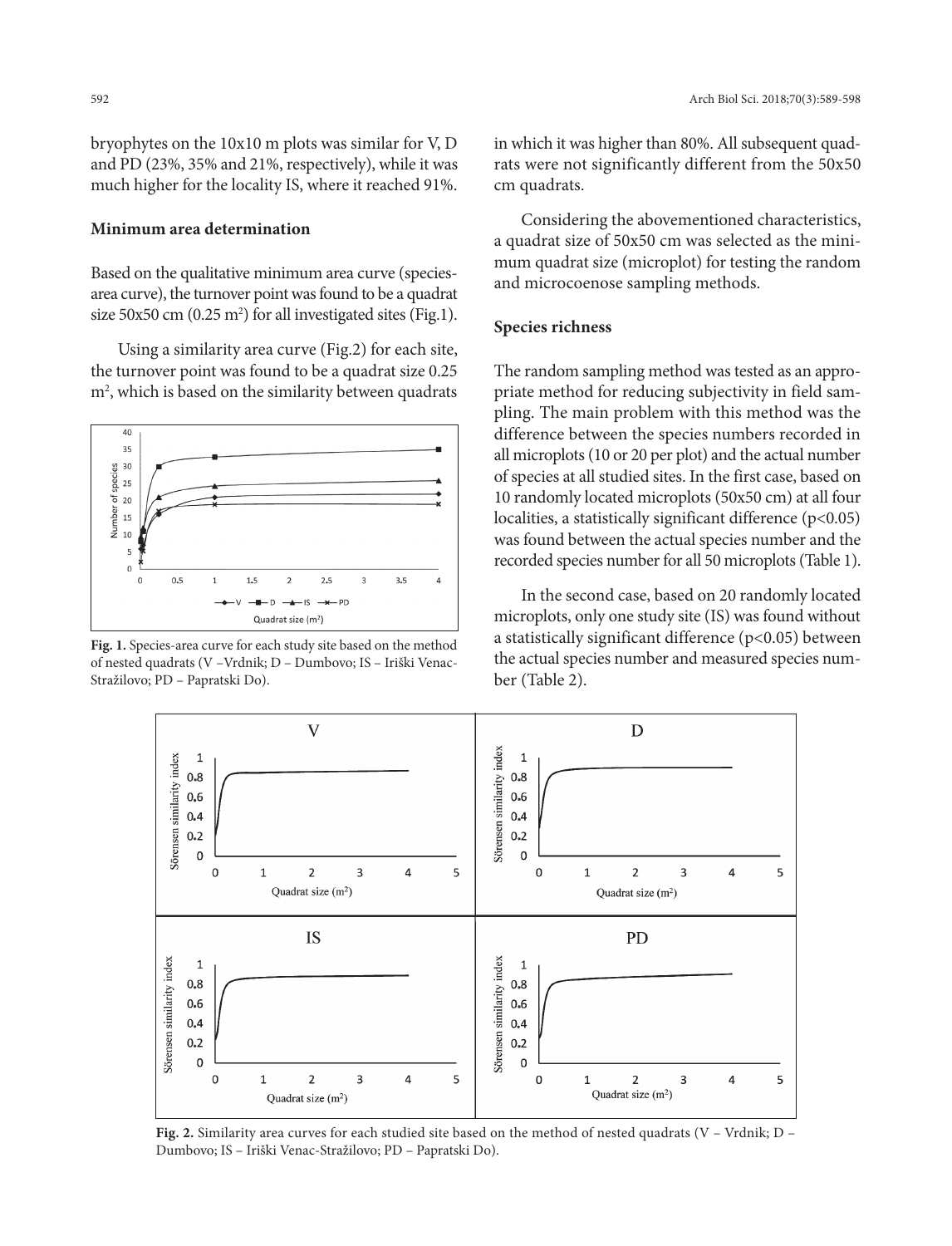**Table 1.** Comparison of recorded species number and actual species number for each studied site using the random sampling method with 10 microplots.

| <b>Study</b><br>site <sup>1</sup> | Actual<br>species<br>$n$ umber <sup>2</sup> | Recorded<br>species<br>number <sup>3</sup> | Number of<br>microplots without<br>bryophytes <sup>4</sup> | p                     |
|-----------------------------------|---------------------------------------------|--------------------------------------------|------------------------------------------------------------|-----------------------|
|                                   | 23                                          |                                            |                                                            | $0.0007$ *            |
| D                                 | 35                                          | 11                                         |                                                            | $0.0013$ <sup>*</sup> |
| <b>IS</b>                         | 28                                          | 21                                         |                                                            | 0.0076                |
| P <sub>D</sub>                    | 21                                          |                                            |                                                            | $0.0003*$             |

1 V – Vrdnik; D – Dumbovo; IS – Iriški Venac-Stražilovo; PD – Papratski Do  $^2$ Average species number in all 5 plots (10x10 m); the means are rounded off 3 Average species number recorded in all 50 microplots (50x50 cm); the means are rounded off

4 Average number of microplots without bryophytes from all 5 plots (10x10 m) \* statistically significant difference (T-test, independent variables) for p<0.05

**Table 2.** Comparison of recorded species number and actual species number for each studied site using the random sampling method with 20 microplots.

| Study<br>site <sup>1</sup> | Actual<br>species<br>number <sup>2</sup> | Recorded<br>species<br>number <sup>3</sup> | Number of<br>microplots without<br>bryophytes <sup>4</sup> | p                      |
|----------------------------|------------------------------------------|--------------------------------------------|------------------------------------------------------------|------------------------|
|                            | 23                                       | 12                                         |                                                            | $0.00076^*$            |
| D                          | 35                                       | 11                                         |                                                            | $0.00002^*$            |
| <b>IS</b>                  | 28                                       | 28                                         |                                                            | 0.06516                |
| <b>PD</b>                  | 21                                       | 10                                         | 5                                                          | $0.00049$ <sup>*</sup> |

 V – Vrdnik; D – Dumbovo; IS – Iriški Venac-Stražilovo; PD – Papratski Do Average species number in all 5 plots (10x10 m); means are rounded off Average species number recorded in all 100 microplots (50x50 cm), means are rounded off

4 Average number of microplots without bryophytes from all 5 plots (10x10 m)

\* statistically significant difference (T-test, independent variables) for p<0.05

The number of recorded species using the microcoenose sampling method was higher in comparison to the random sampling method, and there was no statistical significant difference (p<0.05) between the actual and recorded species number at each studied site (Table 3)

#### **Coverage of dominant species**

The dominant species were: *Abietinella abietina* (Hedw.) M. Fleisch. at V and IS, *Brachytheciastrum velutinum* (Hedw.) Ignatov & Huttunenat D and *Dicranum scoparium* Hedw. at PD. The coverage of dominant species obtained by the microcoenose

cies number for each studied site using the microcoenose sampling method **Study site1 Actual Recorded species species Number of microplots without p**

**Table 3.** Comparison of recorded species number and actual spe-

| Study<br>site <sup>1</sup> | species<br>number <sup>2</sup> | species<br>number <sup>3</sup> | microplots without<br>bryophytes <sup>4</sup> | p       |
|----------------------------|--------------------------------|--------------------------------|-----------------------------------------------|---------|
|                            | 23                             | 21                             |                                               | 0.37236 |
| D                          | 35                             | 32                             |                                               | 0.13596 |
| IS                         | 28                             | 28                             |                                               | 0.34659 |
| PD                         | 21                             | 20                             | 12                                            | 0.10532 |

 V – Vrdnik; D – Dumbovo; IS – Iriški Venac-Stražilovo; PD – Papratski Do Average species number in all 5 plots (10x10 m); the means are rounded off Average species number recorded in all 125 microplots (50x50 cm); the means are rounded off

4 Average number of microplots without bryophytes from all 5 plots (10x10 m)

**Table 4**. Comparison of coverage of dominant species on all studied sites using three different sampling methods.

| Study        | Actual                |                   |                         |              |                         |                 |         |
|--------------|-----------------------|-------------------|-------------------------|--------------|-------------------------|-----------------|---------|
| sitel        | coverage <sup>2</sup> | RS10 <sup>3</sup> | p                       | <b>RS204</b> | p                       | MS <sup>5</sup> | p       |
| $\mathbf{V}$ | 12.4                  | 4.8               | $0.000565$ <sup>*</sup> | 7.2          | $0.002303$ <sup>*</sup> | 11.8            | 0.64793 |
| $\mathsf{D}$ | 15.2                  | 6.2               | 0.029494*               | 7.6          | 0.047017*               | 14.8            | 0.92835 |
| l IS         | 30.4                  | 14.6              | 0.000086                | 22.4         | $0.005522$ <sup>*</sup> | 29.4            | 0.62712 |
| PD           | 8.2                   | 3.4               | 0.016167                | 3.8          | 0.038868                | 8               | 0.91909 |

 V – Vrdnik; D – Dumbovo; IS – Iriški Venac-Stražilovo; PD – Papratski Do Average coverage (%) of dominant species measured on plots (10x10 m) Average coverage (%) of dominant species measured by the random sampling method with 10 microplots, transferred to plots (10x10 m) Average coverage (%) of dominant species measured by the random sampling method with 20 microplots, transferred to plots (10x10 m) Average coverage (%) of dominant species measured by microcoenose sampling method transferred to plots (10x10 m)

\* statistically significant difference (T-test, independent variables), p<0.05

sampling method showed no significant difference (p<0.05) when compared with the actual coverage of dominant species on the studied plots, while random sampling in both cases showed significantly different dominant species coverage in comparison to its actual coverage (Table 4).

#### **Diversity index**

The Shannon diversity index for 10x10 m plots showed different values for different sampling methods at each locality. The microcoenose sampling method showed the highest diversity index (Fig. 3A) at all tested sites. For V, D, IS and PD, the Shannon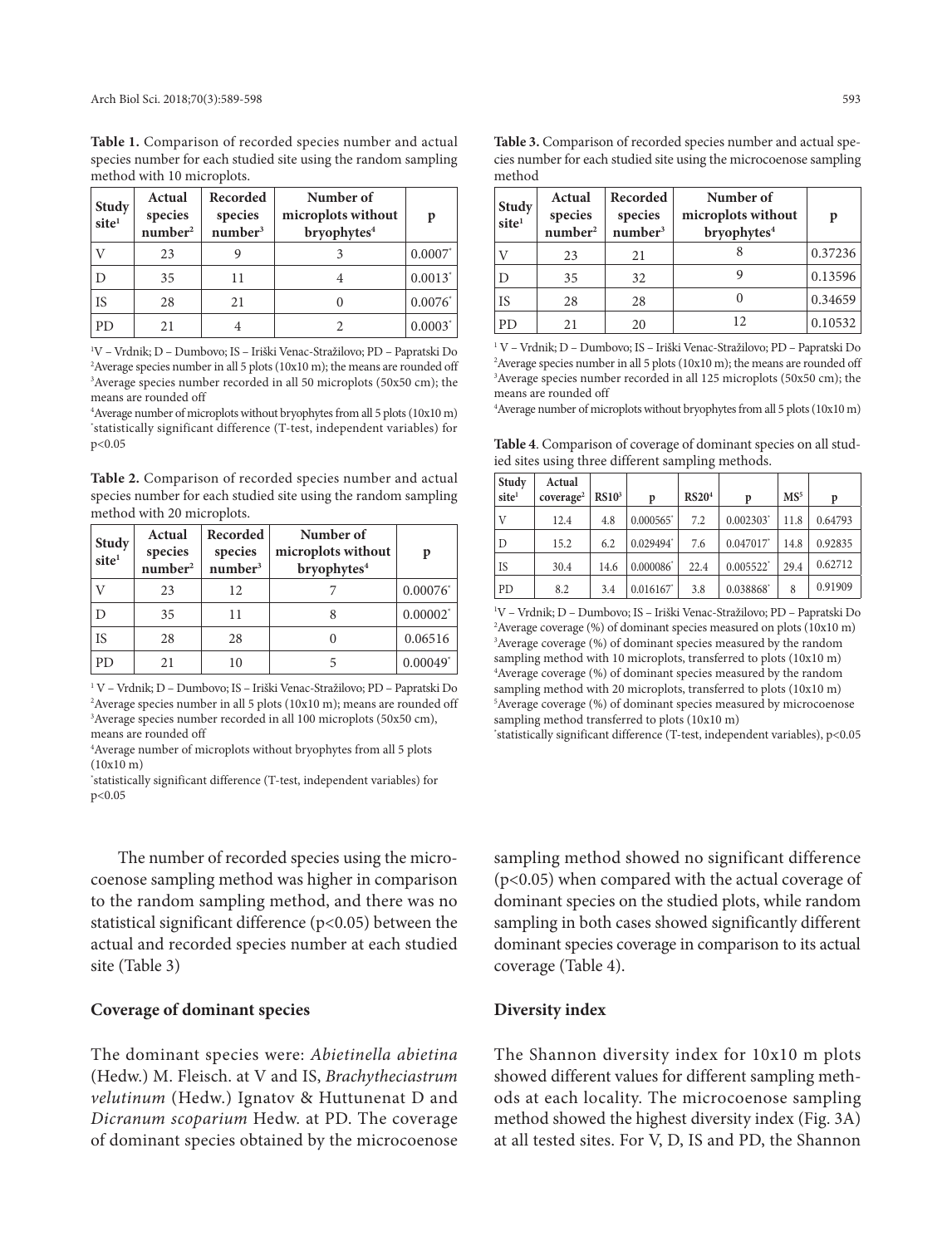diversity index values were 2.836, 3.236, 2.801 and 2.947, and for evenness 0.7408, 0.7265, 0.5876 and 0.9067, respectively (Fig.3B). The Shannon diversity indices for V, D and PD obtained using both random sampling methods showed statistically significant differences (p<0.05) when compared to the indices calculated from the results obtained by the microcoenose sampling method. One exception was the IS locality, where no significant difference in the Shannon index was found among the three sampling methods.

# **Sampling time**

The time needed for sampling was calculated only for locality D (Table 5). The average time per plot (10x10 m) was similar for random sampling with 20 microplots and microcoenose sampling, because they involved a similar number of microplots per plot. Statistical analysis showed that there was a significant difference (p<0.05) in average time between random sampling with 10 microplots and both of the other sampling methods, while the random sampling method with 20 microplots and the microcoenose method were not significantly different.

#### **DISCUSSION**

Selection of efficient sampling methods for ground bryophytes in forests is very important for understanding bryophyte diversity and distribution patterns. Because of previously mentioned problems in quantifying bryophytes in forest ecosystems, an appropriate method should be maximally representative and applicable for a range of research tasks, while at the same time simple and time effective. Moreover, determination of the minimum sampling size remains very important, due to the high correlation between sample size and representativeness.

In the present work, ground bryophytes were studied quantitatively based on the minimum area concept. Quadrat size was determined using speciesarea curves. This method for estimation of minimal area is commonly used, and often recommended, but remains highly problematic [30]. The main problem with species-area curves is that species richness rarely reaches complete saturation [44], as was the case in the present study. Using standardized plot sizes increases



**Fig. 3.** Shannon diversity index and evenness. **A** – Shannon diversity index for each studied site (V – Vrdnik; D – Dumbovo; IS – Iriški Venac-Stražilovo; PD – Papratski Do) in relation with different sampling methods; **B** – Shannon diversity index (H`) and evenness (J) calculated from the microcoenose sampling method for each locality transferred to plot size 10x10 m.

**Table 5.** Time\* needed for sampling using different sampling methods at the Dumbovo site.

|                         | Random<br>sampling (10)<br>microplots) | Random<br>sampling (20<br>microplots) | Microcoenose<br>sampling |
|-------------------------|----------------------------------------|---------------------------------------|--------------------------|
| Plot $1^{\prime\prime}$ | 125                                    | 198                                   | 201                      |
| $Plot 2^{**}$           | 110                                    | 2.45                                  | 275                      |
| Plot $3^*$              | 102                                    | 305                                   | 298                      |
| Plot $4^{\ast\ast}$     | 114                                    | 275                                   | 304                      |
| Plot $5^{\ast\ast}$     | 78                                     | 264                                   | 286                      |
| Average                 | 105.8                                  | 257.4                                 | 272.8                    |

\* Time in min

\*\*Plot size 10x10 m

the possibility of comparing different studies [28], but this is not always appropriate for forest bryophytes. Bryophytes are very sensitive to differences in the forest microenvironment [45], and they therefore often have a patchy distribution, as was found in the present study. In fact, the actual coverage of bryophytes was similar for three study sites (V, D and PD), while it was higher for locality IS. A possible reason for this pattern may be the poorly developed herbaceous layer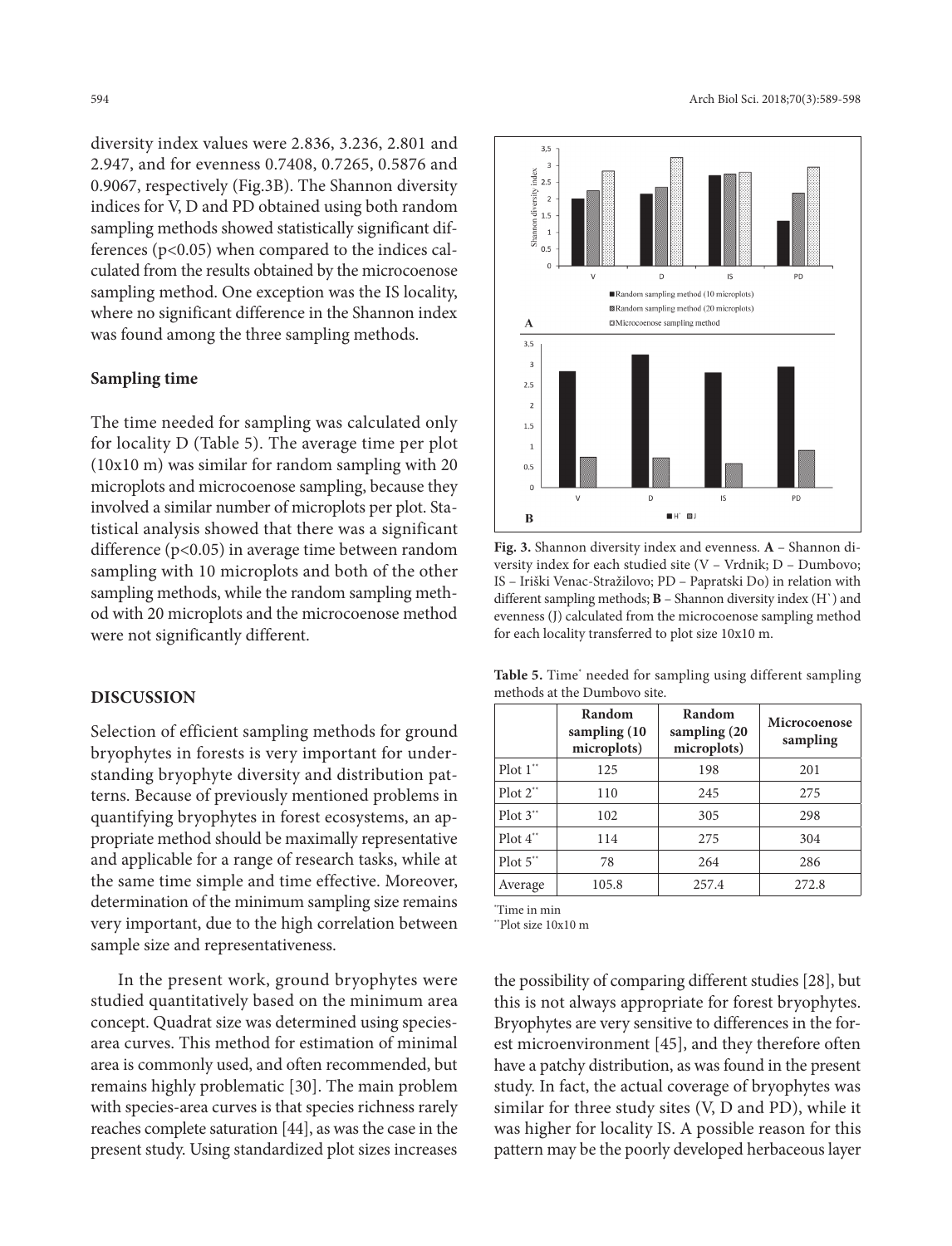we observed at the IS site. Saetersdal et al. [46] demonstrated a high correlation between herbaceous flora and the development of a bryophyte layer. At the other three sites (V, D and PD), bryophytes had a strictly patchy distribution. The reasons for this patchy distribution are numerous and include light, temperature, water balance, poor competitiveness in comparison to vascular plants, and reproduction strategies [47].

Vanderpoorten et al. [7] strongly recommend the determination of sample quadrats by species-area curve, due to the fact that using small quadrats may lead to the exclusion of some important species, while unconventionally large quadrats can exclude important microhabitats. The minimum area concept in the present study showed that an appropriate minimum area for sampling ground bryophytes at all tested sites was 50x50 cm. Jiang et al. [32] determined the same minimum sampling size using the same methodology for broadleaved and mixed forests in China. This subplot size was also used for studies of boreal swamp forests [23] and broadleaved forests in China [26]. Different studies of forest-floor bryophytes showed variations in plot size, indicating the application of a plot size smaller than 0.25 m2 . Vellak and Paal [20] concluded that the appropriate plot size for boreal and boreo-nemoral forests in Estonia was 0.2x0.2 m due to the uniform microhabitat conditions. Økland [48] set the critical limit of representativeness for spruce forest plots in Norway at 0.01 m<sup>2</sup>. Rambo and Muir [19] used 10x30 cm microplots for investigating *Pseudotsuga menziesii-Tsuga heterophylla* forests in Oregon, while Steel et al. [1] used quite small microplots of only 0.1x0.1 m. Small microplots are also used in studies of epiphytic bryophytes. For example, the sizes of microplots in corticolous bryophytes in several studies were 0.0225 m<sup>2</sup> [49,50], 0.1 m<sup>2</sup> [51], 0.0004 m<sup>2</sup> [52] and 0.04  $\mathrm{m}^2$  [53]. Microplots larger than 0.25  $\mathrm{m}^2$  are usually used in studies that deal with vascular plants [54] as well as vascular plants and ground bryophytes [21]. In general, the minimal sampling size is strongly dependent on the different types of ecosystems and the aims of the research.

The two sampling methods tested in the present study are different with respect to recorded species richness. Based on the species richness, the random sampling method using 10 microplots per plot (10x10

m) was found to be inadequate for researching ground bryophytes in temperate beech forests. At all tested localities, this method produced a significantly different (smaller) number of species than the actual species numbers in the plots. One possible reason for this is the structure of the ground bryophyte flora. At V, PD and D sites, the ground bryophytes had a patchy distribution, while, at the IS locality, the total coverage of bryophytes on the forest floor was greater than 90%. Consequently, the patchy distribution of ground bryophyte flora resulted in varying numbers of microplots without bryophytes, which is problematic during analyses of only bryophyte flora that exclude other plants (e.g. vascular herbaceous flora). The same pattern was observed after doubling the number of microplots (to 20), while an exception was the IS site, where bryophytes had a total coverage greater than 90% in 10x10 m plots. The main disadvantage of random sampling in these forests is the number of microplots without bryophytes. At each studied site where bryophytes had a patchy distribution there were several microplots without bryophytes. In order to achieve complete randomness – by randomly throwing a wooden frame (minimum area quadrat) – it is impossible to predict whether it will fall on an area with bryophytes, because of their patchy distribution.

Higher numbers of microplots per plot for random sampling led to increased values for measured species richness. Based on species richness, it was concluded that 10 or 20 quadrats 50x50 cm size were not sufficient for an investigation of ground bryophyte flora in the studied forest because the bryophytes had a patchy distribution. It is possible that increasing the number of microplots might lead to greater representativeness, although this would be quite time consuming. In general, random sampling is recommended to reduce the chance of bias, and the main advantage of complete plot randomization is that samples can be considered to be independent [55]. In the "ideal" case, random samples would not overlap, but in practice this can happen, which could be problematic for the interpretation of results [41]. The microcoenose sampling method showed much better results in terms of species richness for the present study sites, because there was no significant difference between the measured and actual species numbers. The results from the present study were in agreement with previous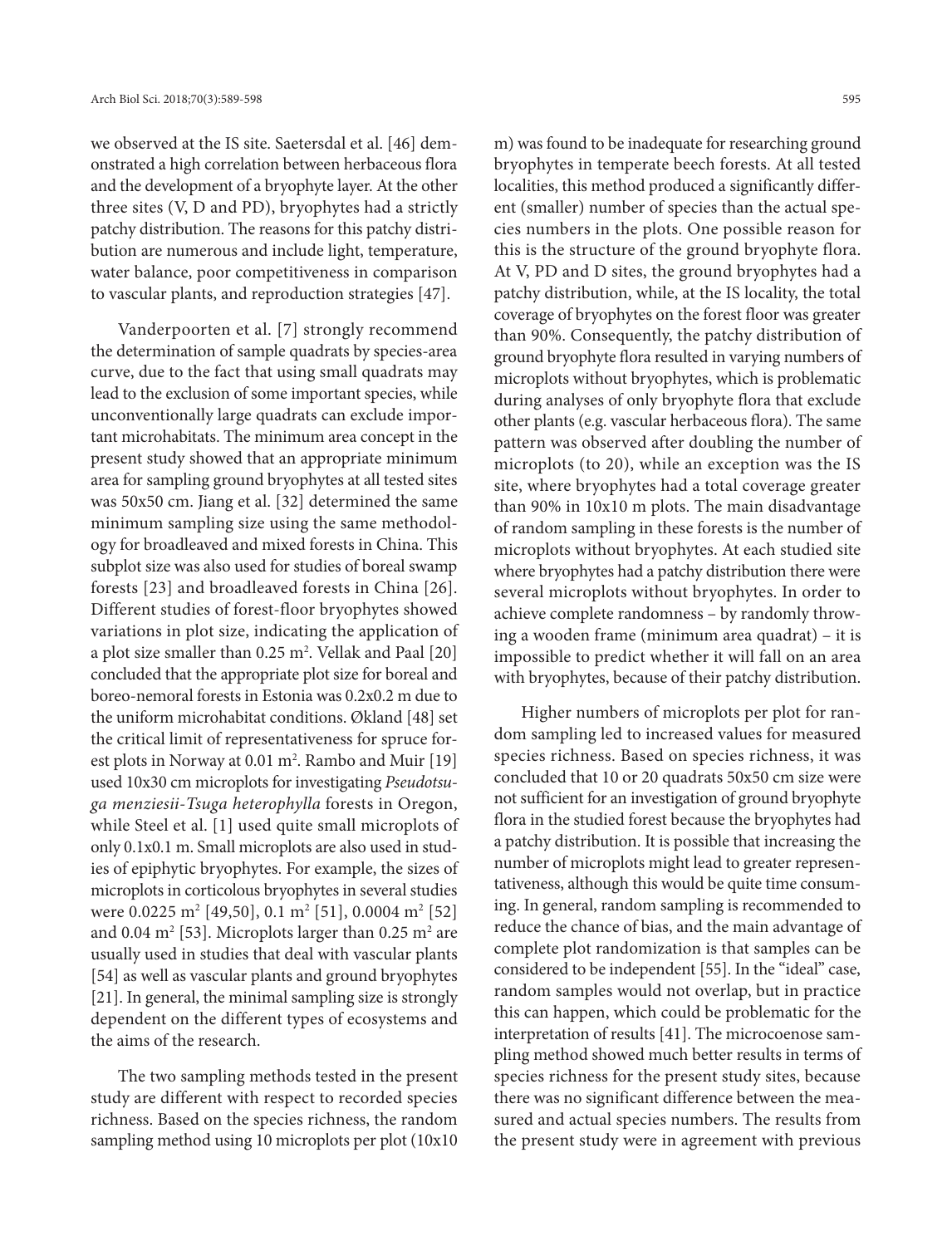investigations. Jiang et al. [32] reported similar results, following the application of this method for investigating ground bryophyte flora in broadleaved forests in China.

Coverage by dominant species measured at microplots and transferred to 10x10 m plots, showed significantly smaller dominant species coverage vs. actual values in comparison to the microcoenose sampling method.

Microcoenose sampling showed the highest Shannon diversity indices for all studied sites when compared to random sampling due to the fact that the highest species numbers were recorded using this method. Locality IS showed a similar diversity index compared to the other studied sites; however, its relatively low evenness index indicates the presence of one dominant species. In contrast, the PD site showed the highest evenness index due to an almost even participation of all species in ground bryophyte flora. For localities V, D and PD, the Shannon diversity indices obtained by the random sampling method (with 10 and 20 quadrats) were significantly different (for p<0.05) as compared to the Shannon diversity indices obtained by microcoenose sampling. At the IS study site, the situation was quite different, as there were no statistically significant differences between the Shannon diversity indices obtained by all three sampling methods. The most likely reason for this is the patchy distribution of ground bryophytes at the first three localities: as previously mentioned, the random sampling method appears to be inadequate for ground bryophyte flora in heterogeneous habitats. The second reason is the significant dominance of one species at the IS site.

Regarding sampling time, some form of systematic sampling is often recommended over random sampling [45,56]. In our study, there were no significant differences between the microcoenose and random sampling methods with 20 microplots. Increasing microplot numbers in order to achieve complete succession of random sampling will increase sampling time. Because of this, we consider the microcoenose sampling method to be more time effective in comparison to random methods.

## **CONCLUSIONS**

The present study focuses on the comparison of microcoenose and random sampling methods, in order to define an appropriate method for sampling ground bryophyte flora in temperate forests. Based on the analysis of our findings, we concluded that the microcoenose sampling method is highly applicable in temperate beech forests as regards species richness and diversity. Furthermore, microcoenose sampling is quite time effective in comparison to random sampling. The application of this method for research that includes other plants (herbaceous flora) in forest stands should be tested. The validity of this method for adoption of statistical inferences regarding the whole community remains to be determined.

**Acknowledgments:** This manuscript was edited for English grammar by Dr. Edward T. Petri.

**Author contributions:** Miloš Ilić contributed the original data, study design, data organization and analyses, field research, plant material collection and determination and wrote the manuscript. Ružica Igić supervised the activities and reviewed several drafts of the manuscript. Mirjana Ćuk participated in field research and data collection. Dragana Vukov supervised the activities, participated in field research and data analysis and reviewed the manuscript.

**Funding:** This research was supported by the Ministry of Education, Science and Technological Development of the Republic of Serbia, Project No. III43002, entitled: *Biosensing technology and the global systems for continuous research and integrated management of ecosystems*.

**Conflict of interest disclosure**: This manuscript has not been published before and is not under consideration for publication anywhere else. Publication of this article was approved by all authors.

#### **REFERENCES**

- 1. Steel JB, Wilson B, Anderson BJ, Lodge RHE, Tangney RS. Are bryophyte communities different from higher-plant communities? Abundance relations. Oikos. 2004;104:479-86.
- 2. Grytnes JA, Heegaard E, Ihlan PG. Species richness of vascular plants, bryophytes and lichens along an altitudinal gradient in western Norway. Acta Oecol. 2006;29:241-46.
- 3. Rieley J, Richards P, Bebbington A. The ecological role of bryophytes in North Wales woodland. J Ecol. 1979;67:497- 527.
- 4. Hofstede RGM, Wolf JHD, Benzing DH. Epiphyte biomass and nutrient status of a Colombian upper montane rain forest. Selbyana. 1993;14:37–45.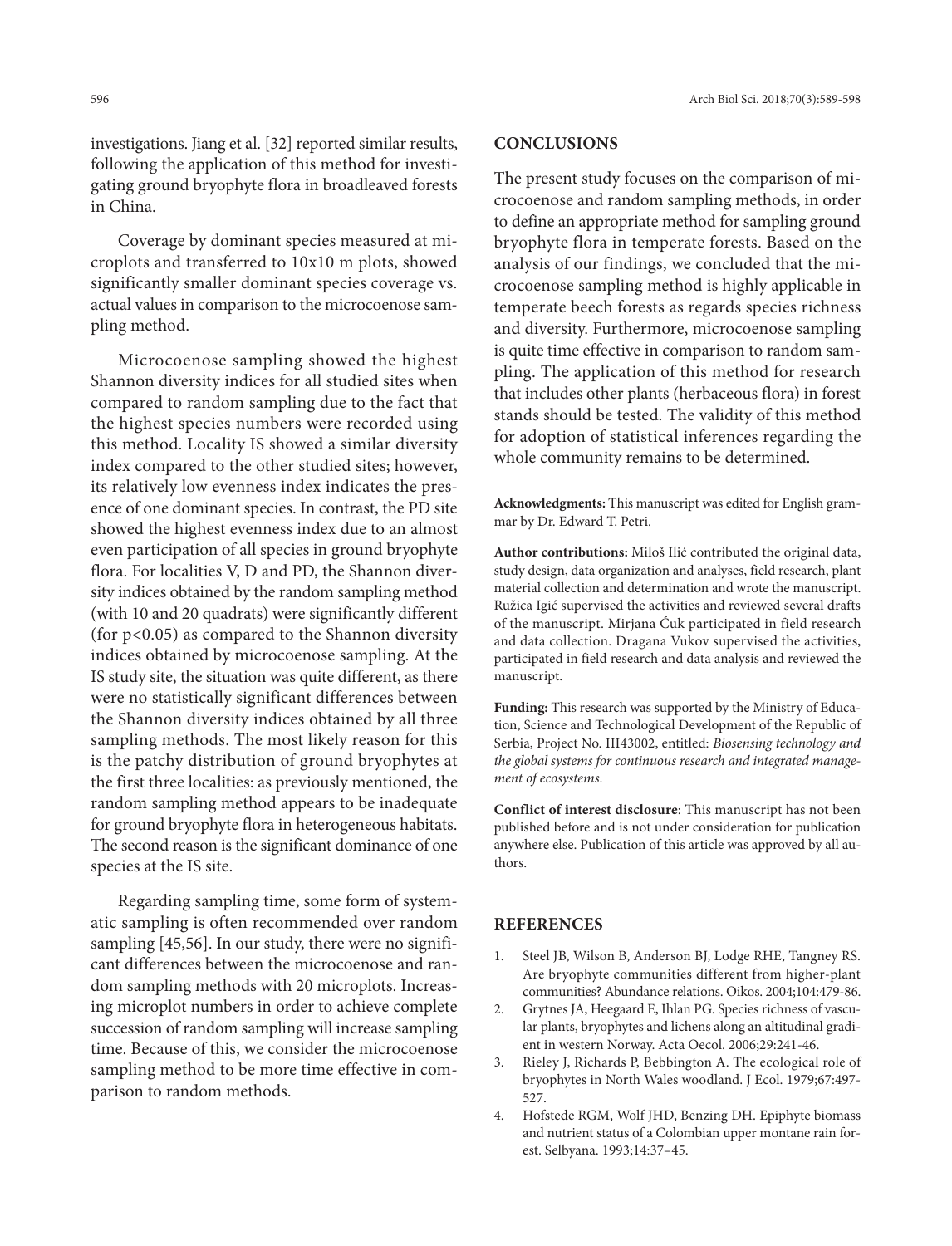- 5. Deluca TB, Zackrisson O, Nilsson MC, Sellstedt A. Quantifying nitrogen-fixation in feather moss carpets of boreal forests. Nature. 2002;419:917-20.
- 6. Kolari P, Pumpanen J, Kulmala L, Ilvesniemi H, Nikinmaa E, Grönholm T, Hari P (2006). Forest floor vegetation plays an important role in photosynthetic production of boreal forests. Forest Ecol Manag. 2006;221:241-8.
- 7. Vanderpoorten A, Papp B, Gradstein R. Sampling of bryophytes. In: Eymann J, Degreef J, Häuser C, Monje JC, Samyn Y, Vandespiegel D, editors. Manual on field recording techniques and protocols for all taxa biodiversity inventories Vol 8. Belgium: ABC taxa; 2010. p. 331-45.
- Frego KA. Bryophytes as potential indicators of forest integrity. Forest Ecol Manag. 2007;242:65-75.
- 9. Braun-Blanquet J. Pflanzensoziologie-Grundzüge der Vegetationskunde. 3rd edition. Vienna: Springer; 1964. 866 p.
- 10. Whittaker RH. Evolution and measurement of species diversity. Taxon. 1972;21:213-51.
- 11. Diersche H. Pflanzensoziologie-Grundlagen und Methoden. Stuttgart: Ulmer; 1994. 683 p.
- 12. Dengler J, Chytrý M, Edwald J. Phytosociology. In: Jørgensen SE, Fath BD, editors. Encyclopedia of ecology 5. Oxford: Elsevier; 2008. p. 2767-79.
- 13. Davis RB. Bryophytes and lichens of the spruce-fir forests of the coast of Maine I. The ground cover. Bryologist. 1964;67:189-94.
- 14. Hattaway RA. The calciphilous bryophytes of three limestone sinks in eastern Tennessee. Bryologist. 1980;83:161-69.
- 15. Kimmerer RW (1994). Ecological consequences of sexual versus asexual reproduction in *Dicranum flagellare* and *Tetraphis pellucida*. Bryologist. 1994;97:20-5.
- 16. Stehn SE, Webster CR, Glime JM, Jenkins MA. Ground layer Bryophyte communities of post-adelgid *Picea-Abies* forests. Southeast Nat. 2010;9(3):435-52.
- 17. Newmaster SG, Belland RJ, Arsenault A, Vitt DH, Stephens TR. The ones we left behind: Comparing plot sampling and floristic habitat sampling for estimating bryophyte diversity. Divers Distrib. 2005;11:57-72.
- 18. Bowering R, Wigle R, Padgett T, Adams B, Cote D, Wiersma Y. Searching for rare species: A comparison of Floristic Habitat Sampling and Adaptive Cluster Sampling for detecting and estimating abundance. Forest Ecol Manag. 2018;407:1-8.
- 19. Rambo TR, Muir PS. Forest floor bryophytes of *Pseudotsuga menziesii-Tsuga heterophylla* stands in Oregon: Influences of substrate and overstory. Bryologist. 1998;101(1):116-30.
- 20. Vellak K, Paal J. Diversity of bryophyte vegetation in some forest types in Estonia: a comparison of old unmanaged and managed forests. Biodivers Conserv. 1999;8:1595-620.
- 21. Hokkanen PJ. Environmental patterns and gradients in the vascular plants and bryophytes of eastern Fennoscandian herb-rich forests. Forest Ecol Manag. 2006;229:73-87.
- 22. Ah-Peng C, Chuah-Petiot M, Descamps-Julien B, Bardat J, Stamenoff P, Strasberg D. Bryophyte diversity and distribution along an altitudinal gradient on lava flow in la Réunion. Divers Distrib. 2007;13(5):654-62.
- 23. Økland RH, Rydgren K, Økland T. Species richness in boreal swamp forests of SE Norway: The role of surface microtopography. J Veg Sci. 2008;19:67-74.
- 24. Turetsky MR, Mack MC, Hollingsworth TN, Harden JW. The role of mosses in ecosystem succession and function in Alaska's boreal forest. Can J Forest Res. 2010;40:1237-64.
- 25. Širka P, Petrášová A, Sabovljević M. Grassland bryophyte assemblages of Fruška Gora Mountain (Serbia). Bot Serb. 2013;37(2):91-5.
- 26. Jiang Y, Xuehua L, Song S, Yu Z, Shao X. Diversity and distribution of ground bryophytes in broadleaved forests in Mabian Dafengding National Nature Reserve, Sichuan, China. Acta Ecol Sin. 2015;35:13-9.
- 27. Dengler J. Entwicklung und Bewertung neuer Ansätze in der Pflanzensoziologie unter besonderer Berücksichtigung der Vegetationsklassifikation. Archiv naturwissenschaftlicher Dissertationen 14. Nümbrecht: Martina Galunder-Verlag; 2003. 301 p.
- 28. Berg C, Schwager P, Pöltl M, Dengler J. Plot sizes used for phytosociological sampling of bryophyte and lichen microcommunities. Herzogia. 2016;29(2):654-67.
- 29. Barkman JJ. A critical evaluation of Minimum area concepts. Vegetatio. 1989;85:89-104.
- 30. Moravec J. The determination of the minimal area of phytocenoses. Folia Geobot Phytotx. 1973;8:23-47.
- 31. Slack NG. A new look at bryophyte community analysis: field and statistical methods. J Hattori Bot Lab. 1984;55:113- 32.
- 32. Jiang Y, Liu X, Tian R, Shao X. Field-sampling methods for investigating ground-bryophyte populations in forest vegetation. Pol J Ecol. 2011;59(2):317-27.
- 33. Obradović M. Biljnogeografska analiza flore Fruške gore. Novi Sad: Matica srpska; 1966. 226 p.
- 34. Ilić M, Ćuk M, Rućando M, Igić R, Vukov D. Historical review of bryological research in Fruška gora Mt. (Serbia). Matica Srpska J Nat Sci. 2016;131:19-31.
- 35. Miljković N. Zemljišta Fruške gore. Novi Sad: Matica srpska; 1975. 99 p.
- 36. Cvetić T, Sabovljević M. A contribution to the bryophyte flora of Fruška gora (Vojvodina, Serbia). Phyt Balc. 2005;11(1):35-43.
- 37. Stevanović V. Ekologija, fitocenologija i floristička struktura stepske vegetacije Fruške gore. [dissertation]. [Belgrade]: Faculty of sciences, University of Belgrade. 1984. 211 p.
- 38. Sørensen T. A method of establishing groups of equal amplitude in plant sociology based on similarity of species and its application to analyses of the vegetation on Danish commons. Biol Skrif. 1948;5:1-34.
- 39. Cain SA. The species-area curve. Am Midl Nat. 1938;19(3): 573-81.
- 40. Gounot M, Calléja M. Coefficient de communauté, homogénéité et aire minimale. In: Calléja M, Dagnelie P, Gounot M, editors. Etude statistique d'une pelouse à *Brachypodium ramosum*. Bull Serv Carte Phytog. 1962;7:181-200.
- 41. Magurran AE. Measuring biological diversity. Oxford: Blackwell publishing; 2010. 256 p.
- 42. DELL INC. Dell Statistica (data analysis software system), version 13. software.dell.com. 2016.
- 43. Hammer Ø, Harper DAT, Ryan PD. PAST: Paleontological Statistics Software Package for Education and Data Analysis. Palaeontol Electron. 2001;4(1):9.